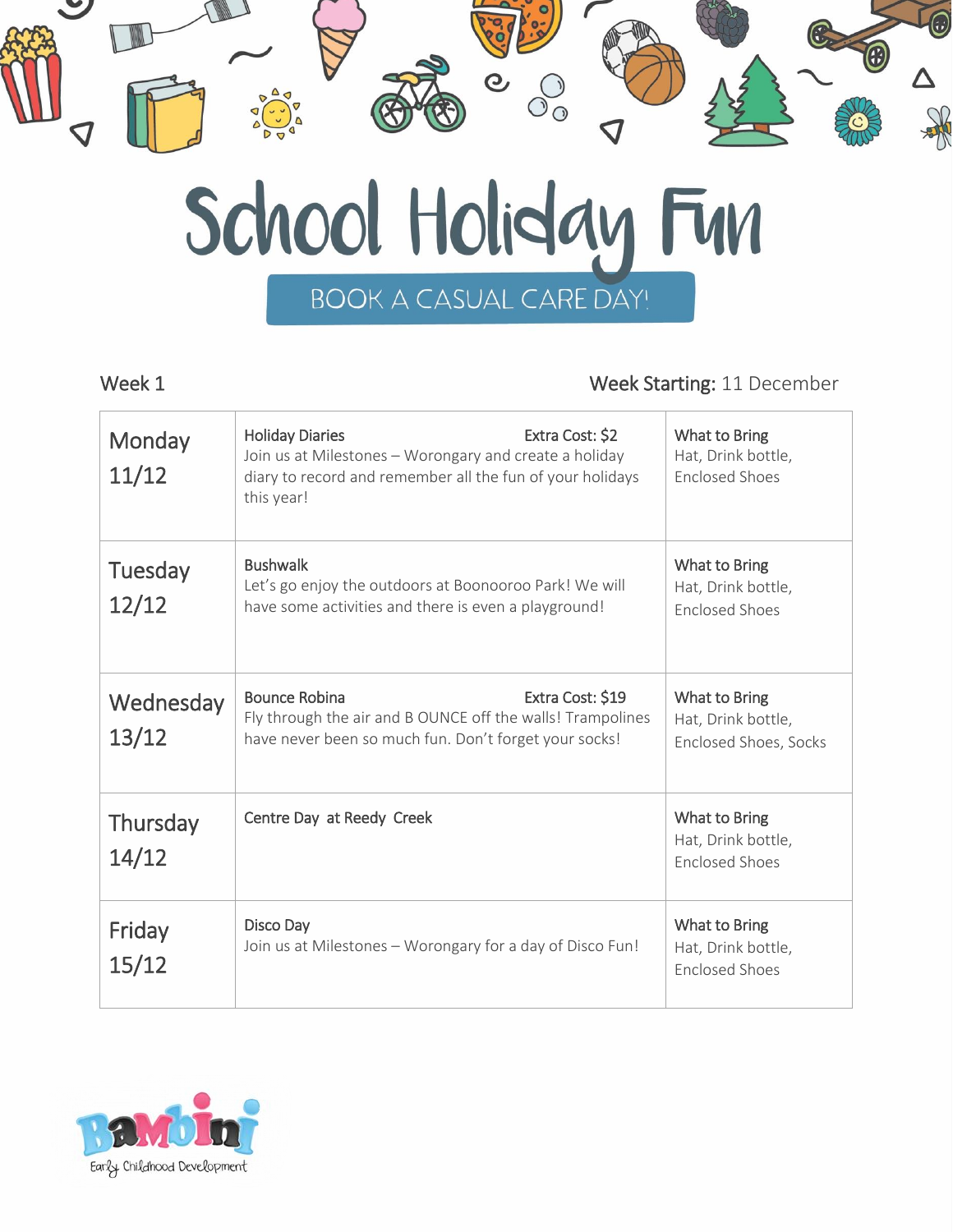

## Week 2 Week Starting: 18 December

| Monday<br>18/12    | Extra Cost: \$3<br>Christmas Craft<br>Let's get creative. Join us at Milestones - Worongary for a<br>Christmas craft.                                   | What to Bring<br>Hat, Drink bottle,<br><b>Enclosed Shoes</b> |
|--------------------|---------------------------------------------------------------------------------------------------------------------------------------------------------|--------------------------------------------------------------|
| Tuesday<br>19/12   | Picnic<br>Let's go enjoy a picnic outdoors at Pacific Pines Park! There<br>is a flying fox, fort, large climbing net, and sand adventure<br>playground. | What to Bring<br>Hat, Drink bottle,<br><b>Enclosed Shoes</b> |
| Wednesday<br>20/12 | Build-a-Bear Robina<br>Extra Cost: \$18<br>Come join us for a personalised teddy bear experience and<br>create your own stuffed animal!                 | What to Bring<br>Hat, Drink bottle,<br><b>Enclosed Shoes</b> |
| Thursday<br>21/12  | Animal Welfare League<br>Let's go for a 'behind the scenes' tour to learn about the<br>creatures that the Animal Welfare League at Coombabah<br>helps.  | What to Bring<br>Hat, Drink bottle,<br><b>Enclosed Shoes</b> |
| Friday<br>22/12    | Extra Cost: \$5<br><b>Christmas Cooking</b><br>Join us at Milestones - Worongary for a Christmas cooking<br>extravaganza!                               | What to Bring<br>Hat, Drink bottle,<br><b>Enclosed Shoes</b> |
|                    |                                                                                                                                                         |                                                              |

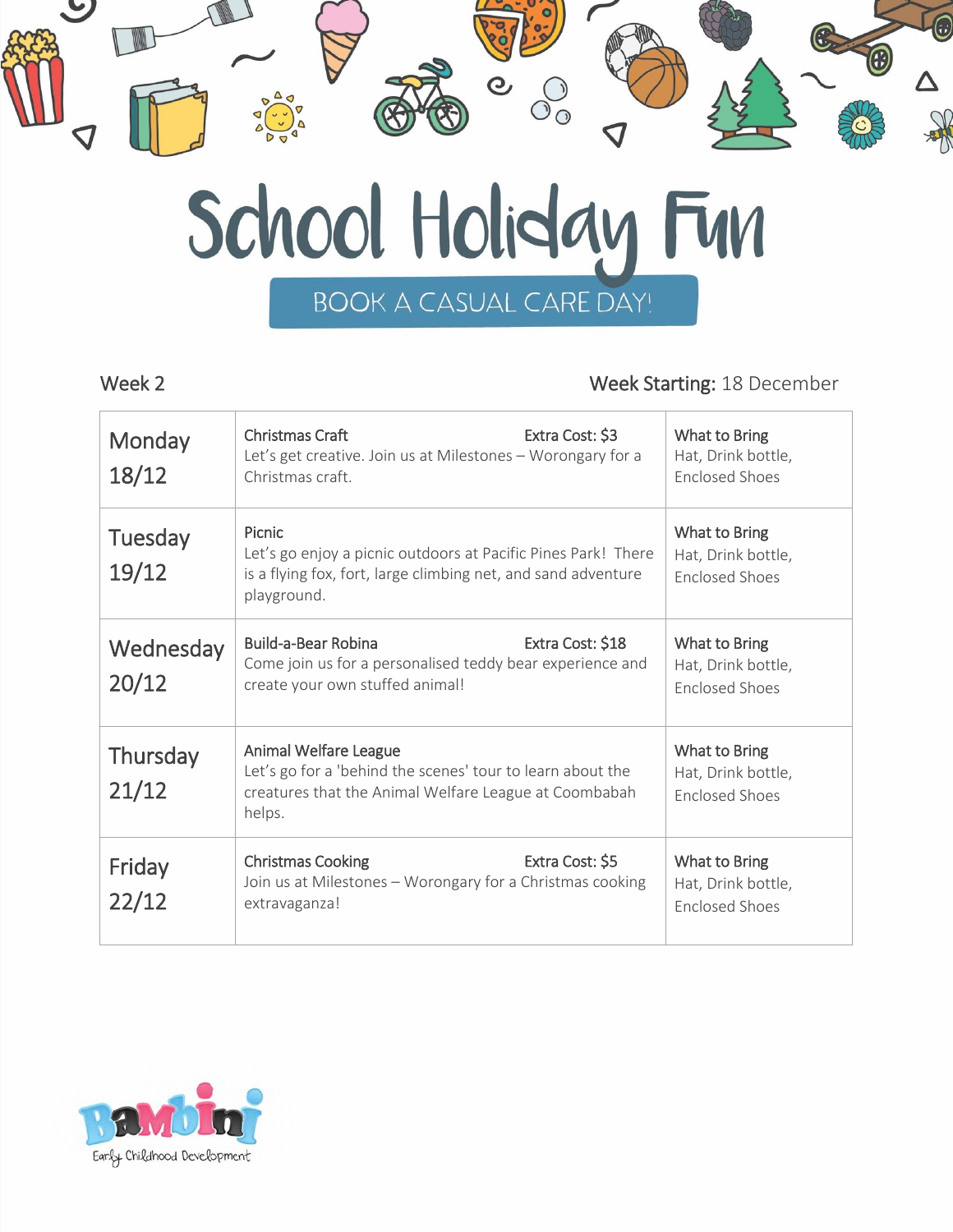

### Week 3 Week Starting: 25 December

| Monday<br>25/12    | <b>MERRY CHRISTMAS</b><br>Centre Closed                                                                                                                 | What to Bring                                                |
|--------------------|---------------------------------------------------------------------------------------------------------------------------------------------------------|--------------------------------------------------------------|
| Tuesday<br>26/12   | <b>BOXING DAY</b><br>Centre Closed                                                                                                                      | What to Bring                                                |
| Wednesday<br>27/12 | Extra Cost: \$5<br><b>Holiday Scrapbook</b><br>Let's get creative! Document all of your favourite holiday<br>memories in a fun and colourful scrapbook. | What to Bring<br>Hat, Drink bottle,<br><b>Enclosed Shoes</b> |
| Thursday<br>28/12  | Extra Cost: \$21<br>Ten Pin Bowling - Ashmore<br>Let's go knock down the pins and try to get the highest<br>score!                                      | What to Bring<br>Hat, Drink bottle,<br><b>Enclosed Shoes</b> |
| Friday<br>29/12    | New Year's Eve Party<br>Join us at Milestones - Worongary for a New Year's Eve<br>Celebration! Goodbye 2017, hello 2018!                                | What to Bring<br>Hat, Drink bottle,<br><b>Enclosed Shoes</b> |

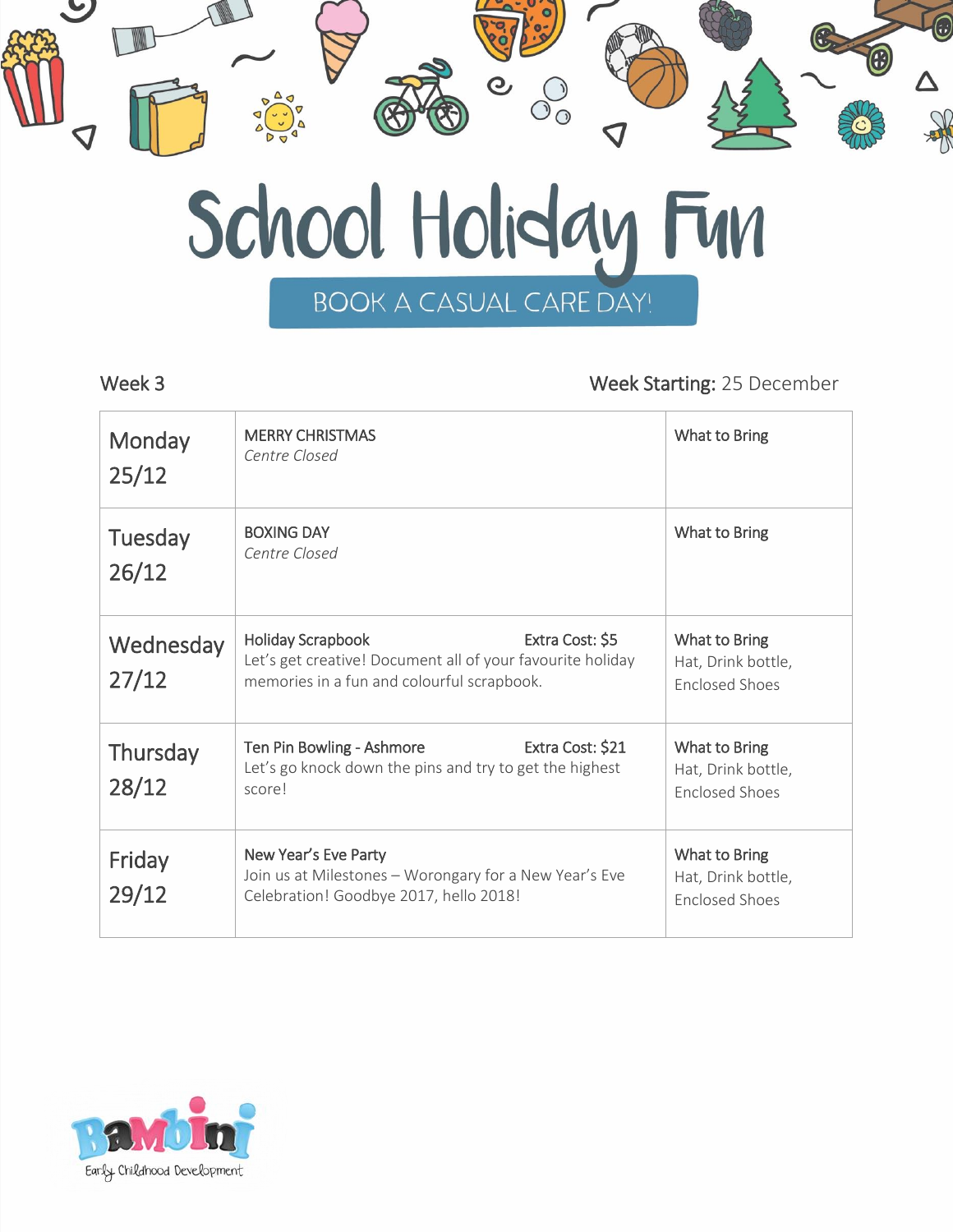

### Week 4 Week 4 Week Starting: 1 January

| Monday<br>01/01          | <b>NEW YEAR'S DAY</b><br>Centre Closed                                                                                                                                    | What to Bring                                                                   |
|--------------------------|---------------------------------------------------------------------------------------------------------------------------------------------------------------------------|---------------------------------------------------------------------------------|
| Tuesday<br>02/01         | <b>Fishing</b><br>Extra Cost: \$3<br>Come join us at Winders Park in for some fishing fun<br>overlooking the beautiful Currumbin creek. Don't forget<br>your fishing rod! | What to Bring<br>Hat, Drink bottle,<br>Enclosed Shoes, Fishing<br>Rod           |
| Wednesday<br>03/01       | AbraKIDazzle<br>Extra Cost: \$15<br>Join us at this amazing indoor play centre. The main<br>playground features a multi-level play maze, slides and<br>obstacle courses!  | What to Bring<br>Hat, Drink bottle,<br><b>Enclosed Shoes</b>                    |
| <b>Thursday</b><br>04/01 | Centre Day at Reedy Creek                                                                                                                                                 | What to Bring<br>Hat, Drink bottle,<br><b>Enclosed Shoes</b>                    |
| Friday<br>05/01          | Car Wash<br>Get ready for some water play as we have a car wash day at<br>our Milestones - Worongary centre.                                                              | What to Bring<br>Hat, Drink bottle,<br>Enclosed Shoes, Sun<br>Shirt, sunglasses |

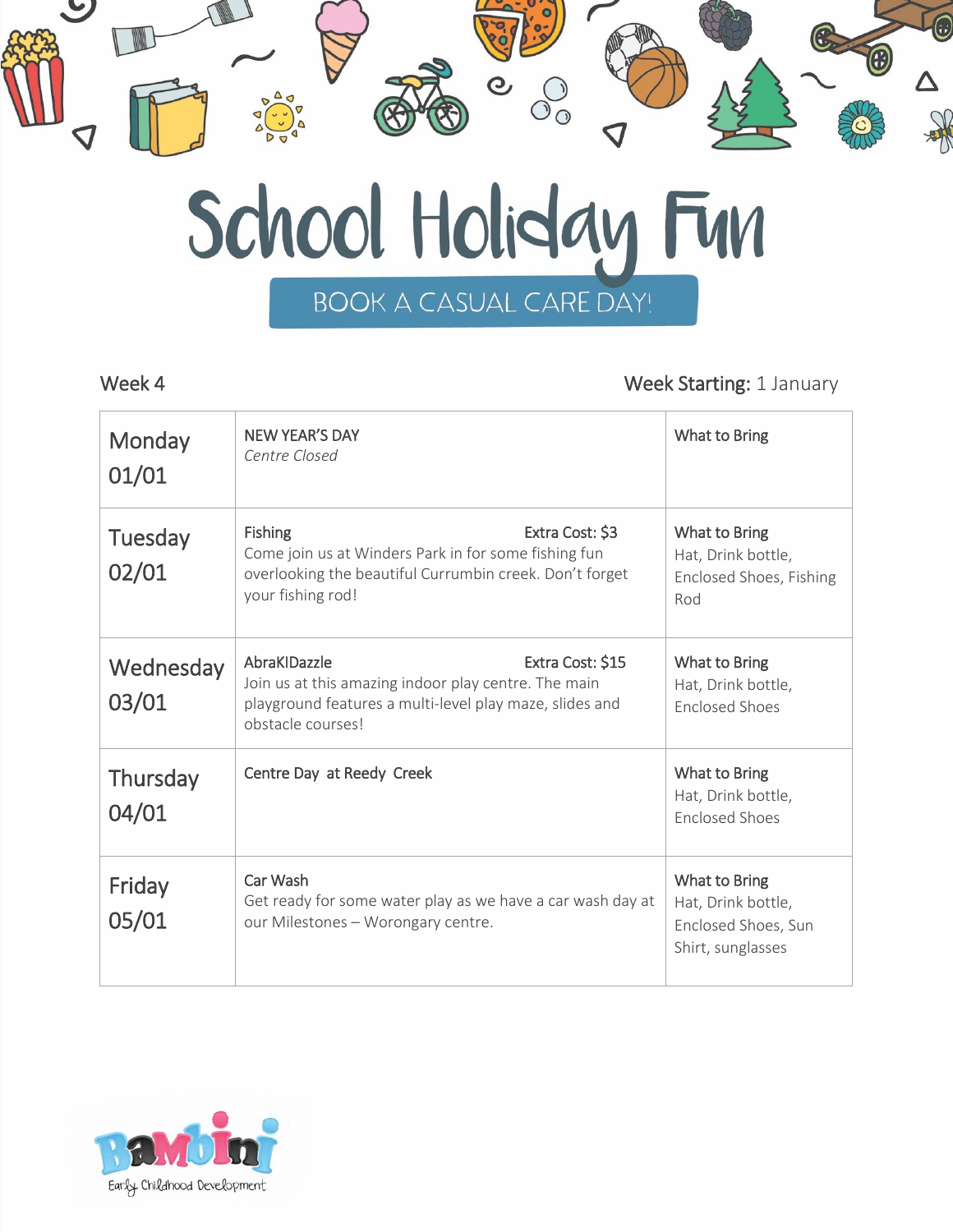

## Week 5 Week 5

| Monday<br>08/01          | <b>Colour Run</b><br>Extra Cost: \$3<br>Be showered with colour and keep active at our colour run<br>at Milestones - Worongary.  | What to Bring<br>Hat, Drink bottle,<br><b>Enclosed Shoes</b>              |
|--------------------------|----------------------------------------------------------------------------------------------------------------------------------|---------------------------------------------------------------------------|
| Tuesday<br>09/01         | Beach Day<br>Let's enjoy the sun, sand, and surf at Miami Beach.                                                                 | What to Bring<br>Hat, Drink bottle,<br>Enclosed Shoes,<br>Swimmers, Towel |
| Wednesday<br>10/01       | Extra Cost: \$8<br>Movie<br>We'll beat the heat and keep cool in the air con while<br>watching a movie inside at Nerang Cinemas. | What to Bring<br>Hat, Drink bottle,<br><b>Enclosed Shoes</b>              |
| <b>Thursday</b><br>11/01 | <b>Shopping Centre Activity</b>                                                                                                  | What to Bring<br>Hat, Drink bottle,<br><b>Enclosed Shoes</b>              |
| Friday<br>12/01          | Extra Cost: \$5<br><b>Gardening Day</b><br>Let's get close to nature at Reedy Creek and explore the<br>garden.                   | What to Bring<br>Hat, Drink bottle,<br><b>Enclosed Shoes</b>              |